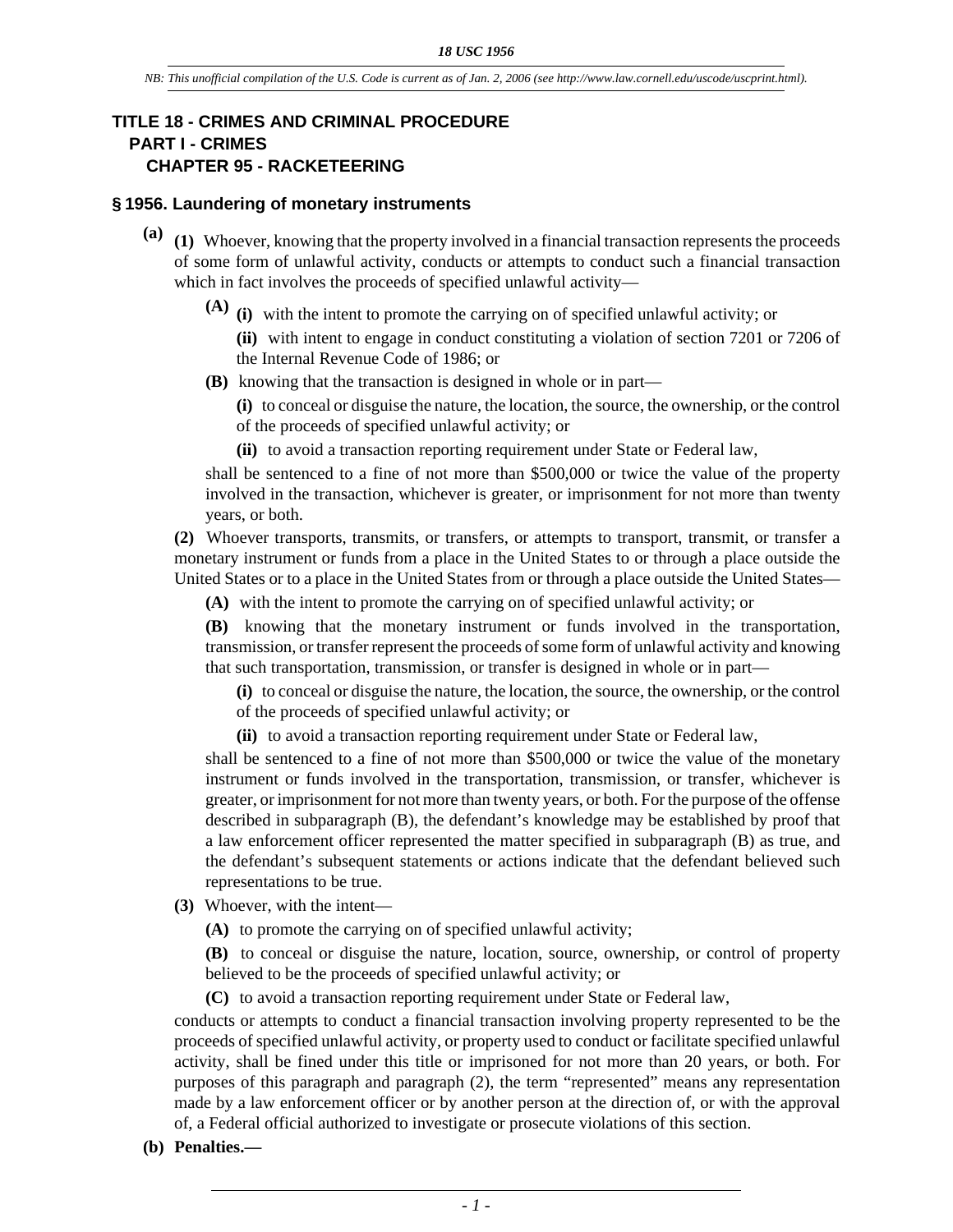**(1) In general.—** Whoever conducts or attempts to conduct a transaction described in subsection  $(a)(1)$  or  $(a)(3)$ , or section 1957, or a transportation, transmission, or transfer described in subsection (a)(2), is liable to the United States for a civil penalty of not more than the greater of—

**(A)** the value of the property, funds, or monetary instruments involved in the transaction; or **(B)** \$10,000.

**(2) Jurisdiction over foreign persons.—** For purposes of adjudicating an action filed or enforcing a penalty ordered under this section, the district courts shall have jurisdiction over any foreign person, including any financial institution authorized under the laws of a foreign country, against whom the action is brought, if service of process upon the foreign person is made under the Federal Rules of Civil Procedure or the laws of the country in which the foreign person is found, and—

**(A)** the foreign person commits an offense under subsection (a) involving a financial transaction that occurs in whole or in part in the United States;

**(B)** the foreign person converts, to his or her own use, property in which the United States has an ownership interest by virtue of the entry of an order of forfeiture by a court of the United States; or

**(C)** the foreign person is a financial institution that maintains a bank account at a financial institution in the United States.

**(3) Court authority over assets.—** A court described in paragraph (2) may issue a pretrial restraining order or take any other action necessary to ensure that any bank account or other property held by the defendant in the United States is available to satisfy a judgment under this section.

## **(4) Federal receiver.—**

**(A) In general.—** A court described in paragraph (2) may appoint a Federal Receiver, in accordance with subparagraph (B) of this paragraph, to collect, marshal, and take custody, control, and possession of all assets of the defendant, wherever located, to satisfy a civil judgment under this subsection, a forfeiture judgment under section 981 or 982, or a criminal sentence under section 1957 or subsection (a) of this section, including an order of restitution to any victim of a specified unlawful activity.

**(B) Appointment and authority.—** A Federal Receiver described in subparagraph (A)—

**(i)** may be appointed upon application of a Federal prosecutor or a Federal or State regulator, by the court having jurisdiction over the defendant in the case;

**(ii)** shall be an officer of the court, and the powers of the Federal Receiver shall include the powers set out in section 754 of title 28, United States Code; and

**(iii)** shall have standing equivalent to that of a Federal prosecutor for the purpose of submitting requests to obtain information regarding the assets of the defendant—

**(I)** from the Financial Crimes Enforcement Network of the Department of the Treasury; or

**(II)** from a foreign country pursuant to a mutual legal assistance treaty, multilateral agreement, or other arrangement for international law enforcement assistance, provided that such requests are in accordance with the policies and procedures of the Attorney General.

# **(c)** As used in this section—

**(1)** the term "knowing that the property involved in a financial transaction represents the proceeds of some form of unlawful activity" means that the person knew the property involved in the transaction represented proceeds from some form, though not necessarily which form, of activity that constitutes a felony under State, Federal, or foreign law, regardless of whether or not such activity is specified in paragraph (7);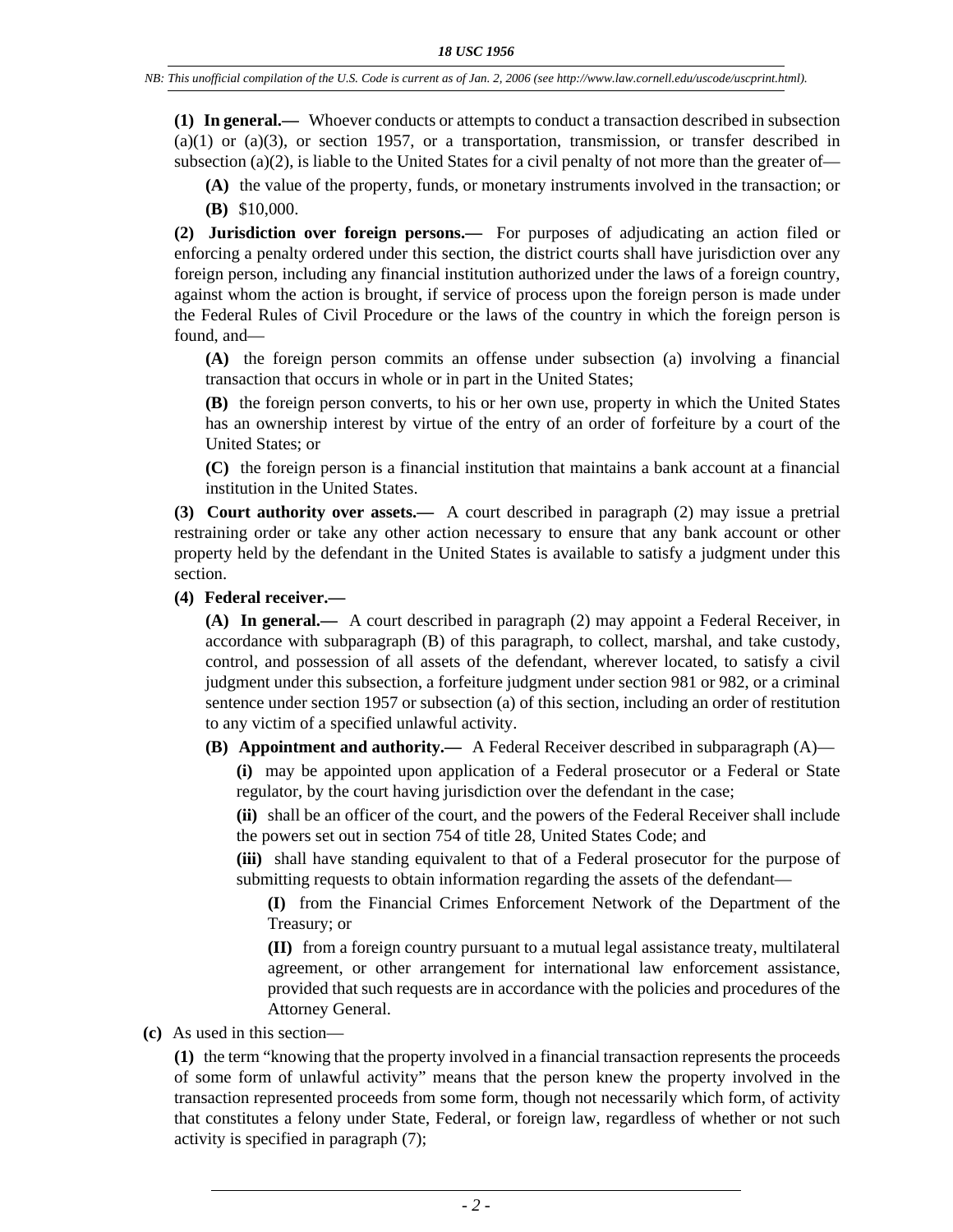**(2)** the term "conducts" includes initiating, concluding, or participating in initiating, or concluding a transaction;

**(3)** the term "transaction" includes a purchase, sale, loan, pledge, gift, transfer, delivery, or other disposition, and with respect to a financial institution includes a deposit, withdrawal, transfer between accounts, exchange of currency, loan, extension of credit, purchase or sale of any stock, bond, certificate of deposit, or other monetary instrument, use of a safe deposit box, or any other payment, transfer, or delivery by, through, or to a financial institution, by whatever means effected;

- **(4)** the term "financial transaction" means
	- **(A)** a transaction which in any way or degree affects interstate or foreign commerce
		- **(i)** involving the movement of funds by wire or other means or
		- **(ii)** involving one or more monetary instruments, or
		- **(iii)** involving the transfer of title to any real property, vehicle, vessel, or aircraft, or
	- **(B)** a transaction involving the use of a financial institution which is engaged in, or the activities of which affect, interstate or foreign commerce in any way or degree;
- **(5)** the term "monetary instruments" means
	- **(i)** coin or currency of the United States or of any other country, travelers' checks, personal checks, bank checks, and money orders, or
	- **(ii)** investment securities or negotiable instruments, in bearer form or otherwise in such form that title thereto passes upon delivery;
- **(6)** the term "financial institution" includes—

**(A)** any financial institution, as defined in section 5312 (a)(2) of title 31, United States Code, or the regulations promulgated thereunder; and

**(B)** any foreign bank, as defined in section 1 of the International Banking Act of 1978 (12 U.S.C. 3101);

**(7)** the term "specified unlawful activity" means—

**(A)** any act or activity constituting an offense listed in section 1961 (1) of this title except an act which is indictable under subchapter II of chapter 53 of title 31;

**(B)** with respect to a financial transaction occurring in whole or in part in the United States, an offense against a foreign nation involving—

**(i)** the manufacture, importation, sale, or distribution of a controlled substance (as such term is defined for the purposes of the Controlled Substances Act);

**(ii)** murder, kidnapping, robbery, extortion, destruction of property by means of explosive or fire, or a crime of violence (as defined in section 16);

**(iii)** fraud, or any scheme or attempt to defraud, by or against a foreign bank (as defined

in paragraph 7 of section 1(b) of the International Banking Act of 1978));  $^1$ 

**(iv)** bribery of a public official, or the misappropriation, theft, or embezzlement of public funds by or for the benefit of a public official;

**(v)** smuggling or export control violations involving—

**(I)** an item controlled on the United States Munitions List established under section 38 of the Arms Export Control Act (22 U.S.C. 2778); or

**(II)** an item controlled under regulations under the Export Administration Regulations (15 C.F.R. Parts 730–774);

**(vi)** an offense with respect to which the United States would be obligated by a multilateral treaty, either to extradite the alleged offender or to submit the case for prosecution, if the offender were found within the territory of the United States; or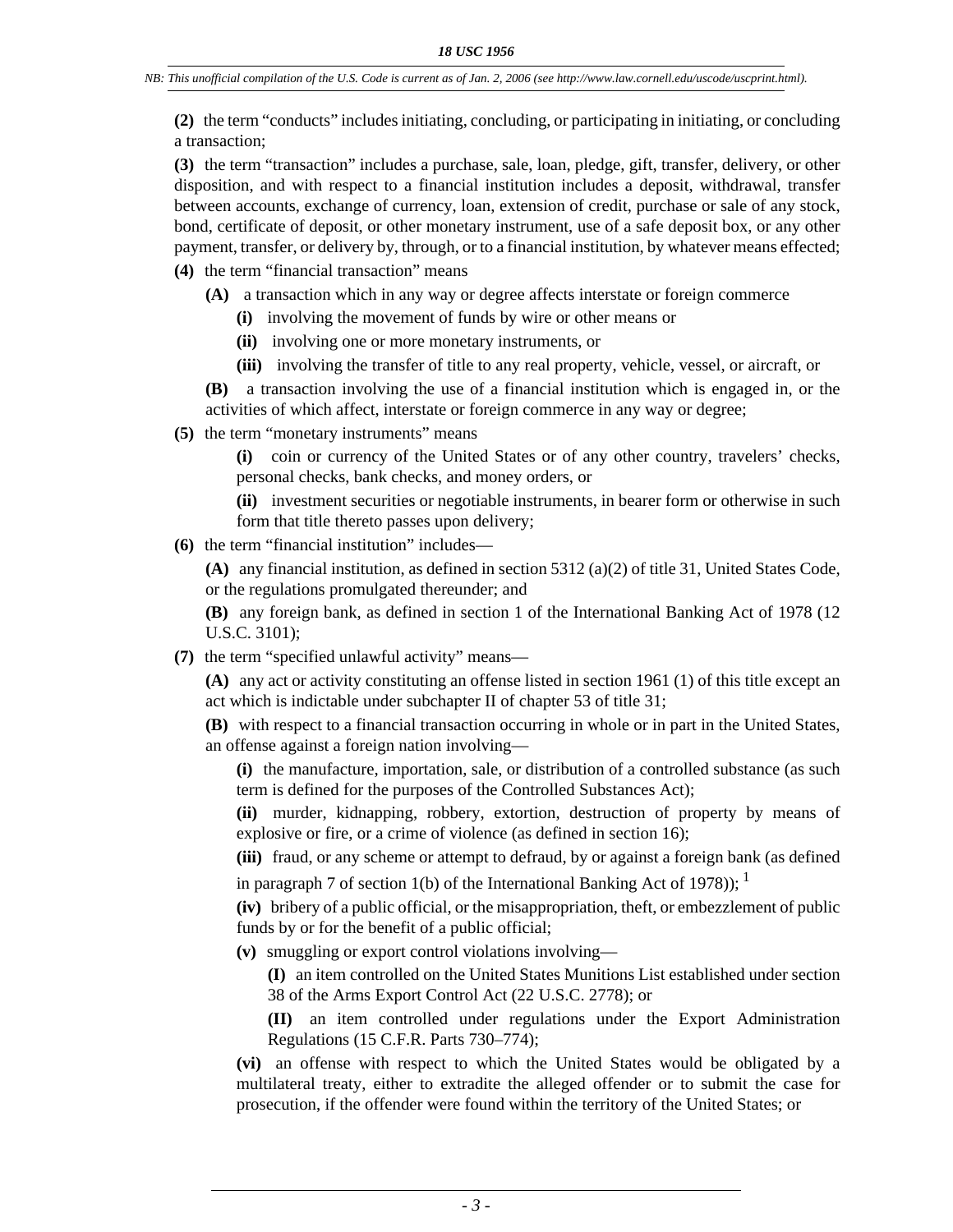**(vii)** trafficking in persons, selling or buying of children, sexual exploitation of children, or transporting, recruiting or harboring a person, including a child, for commercial sex acts;

**(C)** any act or acts constituting a continuing criminal enterprise, as that term is defined in section 408 of the Controlled Substances Act (21 U.S.C. 848);

**(D)** an offense under section 32 (relating to the destruction of aircraft), section 37 (relating to violence at international airports), section 115 (relating to influencing, impeding, or retaliating against a Federal official by threatening or injuring a family member), section 152 (relating to concealment of assets; false oaths and claims; bribery), section 175c (relating to the variola virus), section 215 (relating to commissions or gifts for procuring loans), section 351 (relating to congressional or Cabinet officer assassination), any of sections 500 through 503 (relating to certain counterfeiting offenses), section 513 (relating to securities of States and private entities), section 541 (relating to goods falsely classified), section 542 (relating to entry of goods by means of false statements), section 545 (relating to smuggling goods into the United States), section 549 (relating to removing goods from Customs custody), section 641 (relating to public money, property, or records), section 656 (relating to theft, embezzlement, or misapplication by bank officer or employee), section 657 (relating to lending, credit, and insurance institutions), section 658 (relating to property mortgaged or pledged to farm credit agencies), section 666 (relating to theft or bribery concerning programs receiving Federal funds), section 793, 794, or 798 (relating to espionage), section 831 (relating to prohibited transactions involving nuclear materials), section 844 (f) or (i) (relating to destruction by explosives or fire of Government property or property affecting interstate or foreign commerce), section 875 (relating to interstate communications), section 922 (l) (relating to the unlawful importation of firearms), section 924 (n) (relating to firearms trafficking), section 956 (relating to conspiracy to kill, kidnap, maim, or injure certain property in a foreign country), section 1005 (relating to fraudulent bank entries),  $1006<sup>2</sup>$  (relating to fraudulent Federal credit institution entries),  $1007<sup>2</sup>$  (relating to Federal Deposit Insurance transactions), 1014<sup>2</sup> (relating to fraudulent loan or credit applications), section 1030 (relating to computer fraud and abuse),  $1032<sup>2</sup>$  (relating to concealment of assets from conservator, receiver, or liquidating agent of financial institution), section 1111 (relating to murder), section 1114 (relating to murder of United States law enforcement officials), section 1116 (relating to murder of foreign officials, official guests, or internationally protected persons), section 1201 (relating to kidnaping), section 1203 (relating to hostage taking), section 1361 (relating to willful injury of Government property), section 1363 (relating to destruction of property within the special maritime and territorial jurisdiction), section 1708 (theft from the mail), section 1751 (relating to Presidential assassination), section 2113 or 2114 (relating to bank and postal robbery and theft), section 2280 (relating to violence against maritime navigation), section 2281 (relating to violence against maritime fixed platforms), section 2319 (relating to copyright infringement), section 2320 (relating to trafficking in counterfeit goods and services), section 2332 (relating to terrorist acts abroad against United States nationals), section 2332a (relating to use of weapons of mass destruction), section 2332b (relating to international terrorist acts transcending national boundaries), section 2332g (relating to missile systems designed to destroy aircraft), section 2332h (relating to radiological dispersal devices), or section 2339A or 2339B (relating to providing material support to terrorists) of this title, section 46502 of title 49, United States Code, a felony violation of the Chemical Diversion and Trafficking Act of 1988 (relating to precursor and essential chemicals), section 590 of the Tariff Act of 1930 (19 U.S.C. 1590) (relating to aviation smuggling), section 422 of the Controlled Substances Act (relating to transportation of drug paraphernalia), section 38 (c) (relating to criminal violations) of the Arms Export Control Act, section 11 (relating to violations) of the Export Administration Act of 1979, section 206 (relating to penalties)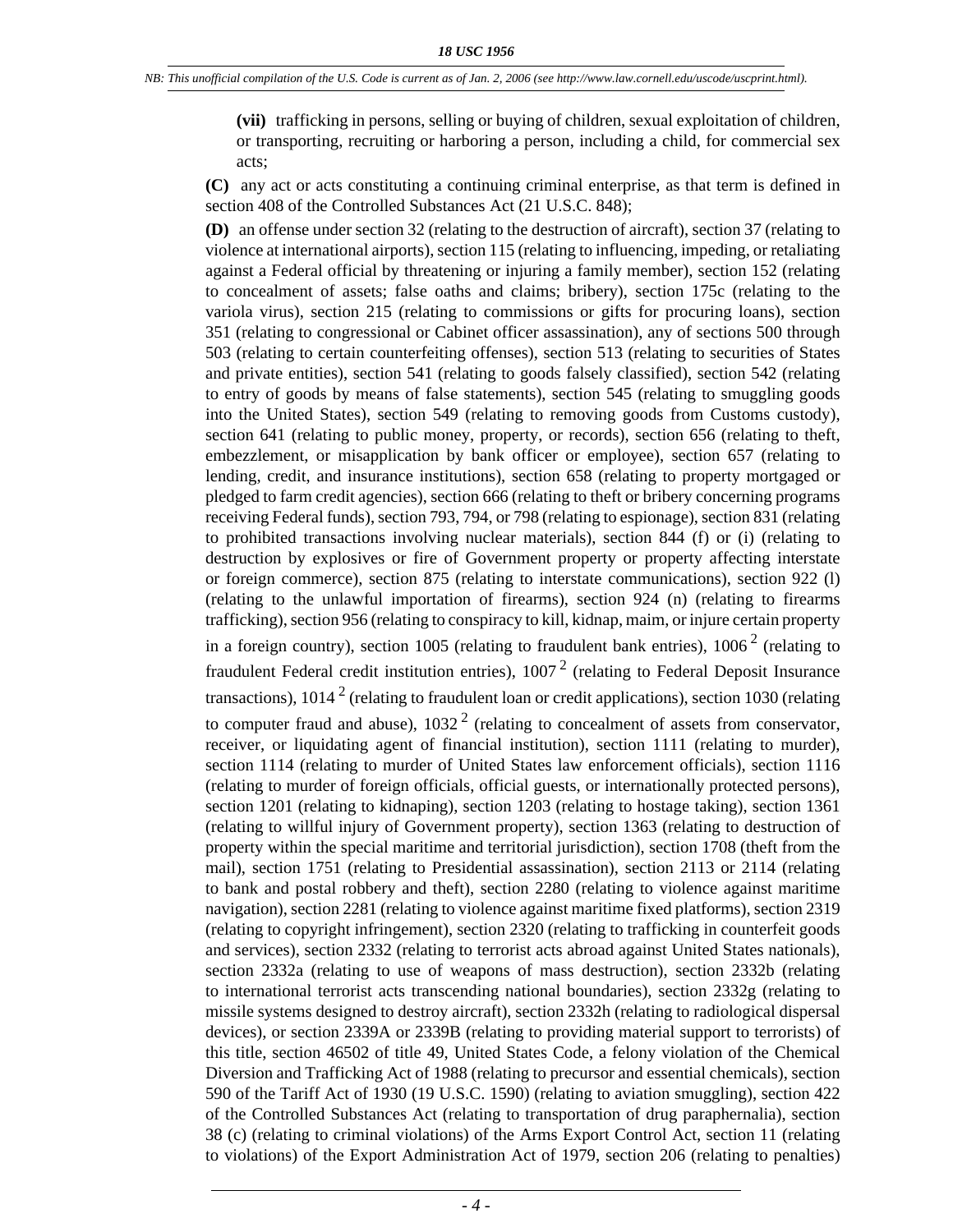of the International Emergency Economic Powers Act, section 16 (relating to offenses and punishment) of the Trading with the Enemy Act, any felony violation of section 15 of the Food Stamp Act of 1977 (relating to food stamp fraud) involving a quantity of coupons having a value of not less than \$5,000, any violation of section  $543(a)(1)$  of the Housing Act of 1949 (relating to equity skimming), any felony violation of the Foreign Agents Registration Act of 1938, any felony violation of the Foreign Corrupt Practices Act, or section 92 of the Atomic

Energy Act of 1954 (42 U.S.C. 2122) (relating to prohibitions governing atomic weapons)<sup>3</sup>

environmental crimes

**(E)** a felony violation of the Federal Water Pollution Control Act (33 U.S.C. 1251 et seq.), the Ocean Dumping Act (33 U.S.C. 1401 et seq.), the Act to Prevent Pollution from Ships (33 U.S.C. 1901 et seq.), the Safe Drinking Water Act (42 U.S.C. 300f et seq.), or the Resources Conservation and Recovery Act (42 U.S.C. 6901 et seq.); or

**(F)** any act or activity constituting an offense involving a Federal health care offense;

**(8)** the term "State" includes a State of the United States, the District of Columbia, and any commonwealth, territory, or possession of the United States.

**(d)** Nothing in this section shall supersede any provision of Federal, State, or other law imposing criminal penalties or affording civil remedies in addition to those provided for in this section.

**(e)** Violations of this section may be investigated by such components of the Department of Justice as the Attorney General may direct, and by such components of the Department of the Treasury as the Secretary of the Treasury may direct, as appropriate and, with respect to offenses over which the United States Postal Service has jurisdiction, by the Postal Service. Such authority of the Secretary of the Treasury and the Postal Service shall be exercised in accordance with an agreement which shall be entered into by the Secretary of the Treasury, the Postal Service, and the Attorney General. Violations of this section involving offenses described in paragraph  $(c)(7)(E)$  may be investigated by such components of the Department of Justice as the Attorney General may direct, and the National Enforcement Investigations Center of the Environmental Protection Agency.

**(f)** There is extraterritorial jurisdiction over the conduct prohibited by this section if—

**(1)** the conduct is by a United States citizen or, in the case of a non-United States citizen, the conduct occurs in part in the United States; and

**(2)** the transaction or series of related transactions involves funds or monetary instruments of a value exceeding \$10,000.

**(g) Notice of Conviction of Financial Institutions.—** If any financial institution or any officer, director, or employee of any financial institution has been found guilty of an offense under this section, section 1957 or 1960 of this title, or section 5322 or 5324 of title 31, the Attorney General shall provide written notice of such fact to the appropriate regulatory agency for the financial institution.

**(h)** Any person who conspires to commit any offense defined in this section or section 1957 shall be subject to the same penalties as those prescribed for the offense the commission of which was the object of the conspiracy.

**(i) Venue.—**

**(1)** Except as provided in paragraph (2), a prosecution for an offense under this section or section 1957 may be brought in—

**(A)** any district in which the financial or monetary transaction is conducted; or

**(B)** any district where a prosecution for the underlying specified unlawful activity could be brought, if the defendant participated in the transfer of the proceeds of the specified unlawful activity from that district to the district where the financial or monetary transaction is conducted.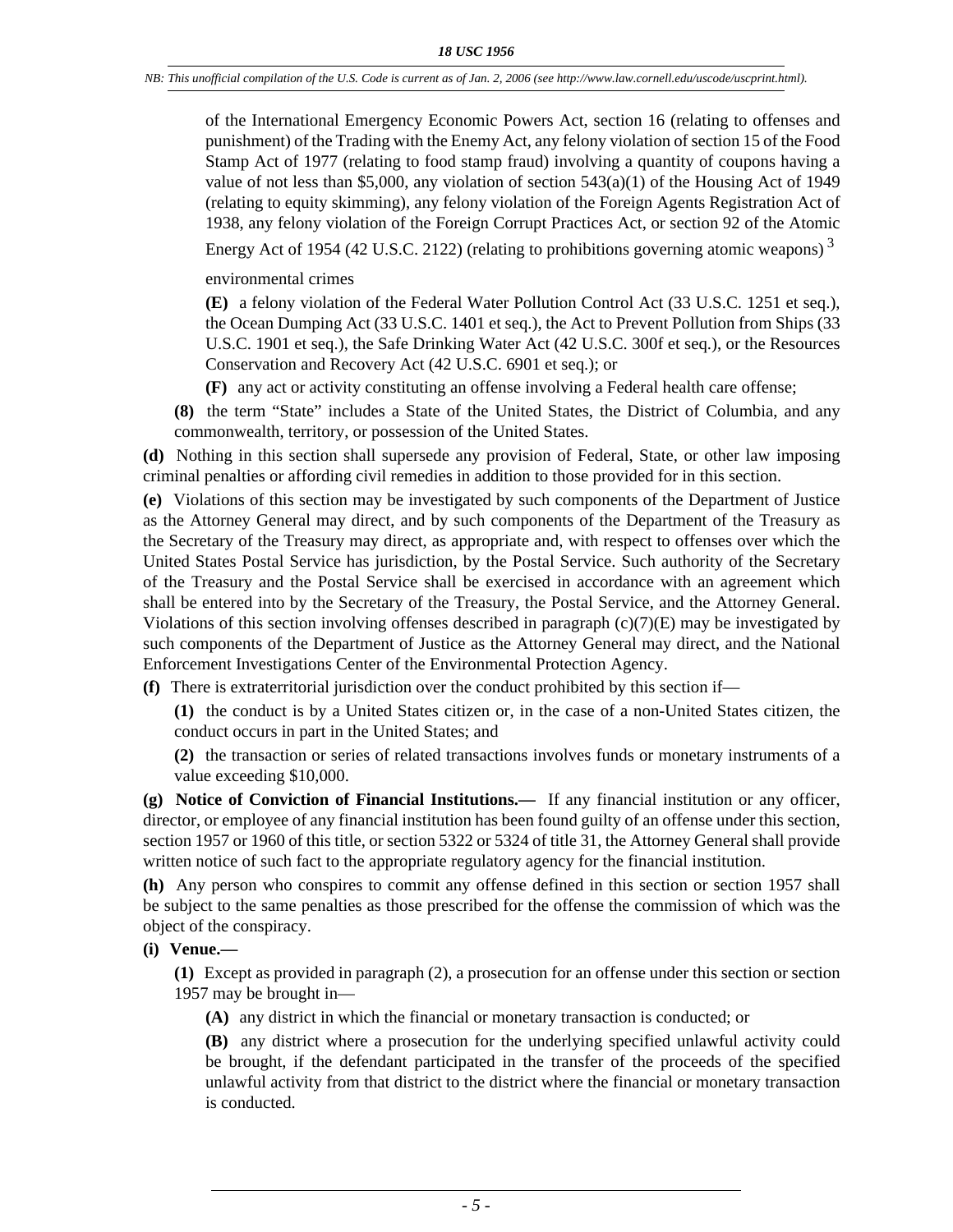**(2)** A prosecution for an attempt or conspiracy offense under this section or section 1957 may be brought in the district where venue would lie for the completed offense under paragraph (1), or in any other district where an act in furtherance of the attempt or conspiracy took place.

**(3)** For purposes of this section, a transfer of funds from 1 place to another, by wire or any other means, shall constitute a single, continuing transaction. Any person who conducts (as that term is defined in subsection  $(c)(2)$  any portion of the transaction may be charged in any district in which the transaction takes place.

# *Footnotes*

<sup>1</sup> So in original. The second closing parenthesis probably should not appear.

 $2$  So in original. Probably should be preceded by "section".

 $3$  So in original. Probably should be followed by a semicolon.

(Added Pub. L. 99–570, title I, § 1352(a), Oct. 27, 1986, 100 Stat. 3207–18; amended Pub. L. 100–690, title VI, §§ 6183, 6465, 6466, 6469 (a)(1), 6471 (a), (b), title VII, § 7031, Nov. 18, 1988, 102 Stat. 4354, 4375, 4377, 4378, 4398; Pub. L. 101–647, title I, §§ 105–108, title XII, § 1205(j), title XIV, §§ 1402, 1404, title XXV, § 2506, title XXXV, § 3557, Nov. 29, 1990, 104 Stat. 4791, 4792, 4831, 4835, 4862, 4927; Pub. L. 102–550, title XV, §§ 1504(c), 1524, 1526 (a), 1527 (a), 1530, 1531, 1534, 1536, Oct. 28, 1992, 106 Stat. 4055, 4064–4067; Pub. L. 103–322, title XXXII, § 320104(b), title XXXIII, §§ 330008(2), 330011 (l), 330012, 330019, 330021 (1), Sept. 13, 1994, 108 Stat. 2111, 2142, 2145, 2146, 2149, 2150; Pub. L. 103–325, title IV, §§ 411(c)(2)(E), 413 (c)(1), (d), Sept. 23, 1994, 108 Stat. 2253–2255; Pub. L. 104–132, title VII, § 726, Apr. 24, 1996, 110 Stat. 1301; Pub. L. 104–191, title II, § 246, Aug. 21, 1996, 110 Stat. 2018; Pub. L. 104–294, title VI, §§ 601(f)(6), 604 (b)(38), Oct. 11, 1996, 110 Stat. 3499, 3509; Pub. L. 106–569, title VII, § 709(a), Dec. 27, 2000, 114 Stat. 3018; Pub. L. 107–56, title III, §§ 315, 317, 318, 376, title VIII, § 805(b), title X, § 1004, Oct. 26, 2001, 115 Stat. 308, 310, 311, 342, 378, 392; Pub. L. 107–273, div. B, title IV, §§ 4002(a)(11), (b)(5), (c)(2), 4005 (d)(1), (e), Nov. 2, 2002, 116 Stat. 1807, 1809, 1812, 1813; Pub. L. 108–458, title VI, § 6909, Dec. 17, 2004, 118 Stat. 3774; Pub. L. 109–164, title I, § 103(b), Jan. 10, 2006, 119 Stat. 3563.)

# **References in Text**

Sections 7201 and 7206 of the Internal Revenue Code of 1986, referred to in subsec. (a)(1)(A)(ii), are classified, respectively, to sections 7201 and 7206 of Title 26, Internal Revenue Code.

The Federal Rules of Civil Procedure, referred to in subsec. (b)(2), are set out in the Appendix to Title 28, Judiciary and Judicial Procedure.

The Controlled Substances Act, referred to in subsec.  $(c)(7)(B)(i)$ ,  $(D)$ , is title II of Pub. L. 91–513, Oct. 27, 1970, 84 Stat. 1242, as amended, which is classified principally to subchapter I (§ 801 et seq.) of chapter 13 of Title 21, Food and Drugs. Section 422 of the Act is classified to section 863 of Title 21. For complete classification of this Act to the Code, see Short Title note set out under section 801 of Title 21 and Tables.

The Chemical Diversion and Trafficking Act of 1988, referred to in subsec. (c)(7)(D), is subtitle A (§ 6051–6061) of title VI of Pub. L. 100–690, Nov. 18, 1988, 102 Stat. 4312. For complete classification of subtitle A to the Code, see Short Title of 1988 Amendment note set out under section 801 of Title 21, Food and Drugs, and Tables.

Section 38(c) of the Arms Export Control Act, referred to in subsec. (c)(7)(D), is classified to section 2778 (c) of Title 22, Foreign Relations and Intercourse.

Section 11 of the Export Administration Act of 1979, referred to in subsec. (c)(7)(D), is classified to section 2410 of Title 50, Appendix, War and National Defense.

Section 206 of the International Emergency Economic Powers Act, referred to in subsec. (c)(7)(D), is classified to section 1705 of Title 50.

Section 16 of the Trading with the Enemy Act, referred to in subsec.  $(c)(7)(D)$ , is classified to section 16 of Title 50, Appendix.

Section 15 of the Food Stamp Act of 1977, referred to in subsec. (c)(7)(D), is classified to section 2024 of Title 7, Agriculture.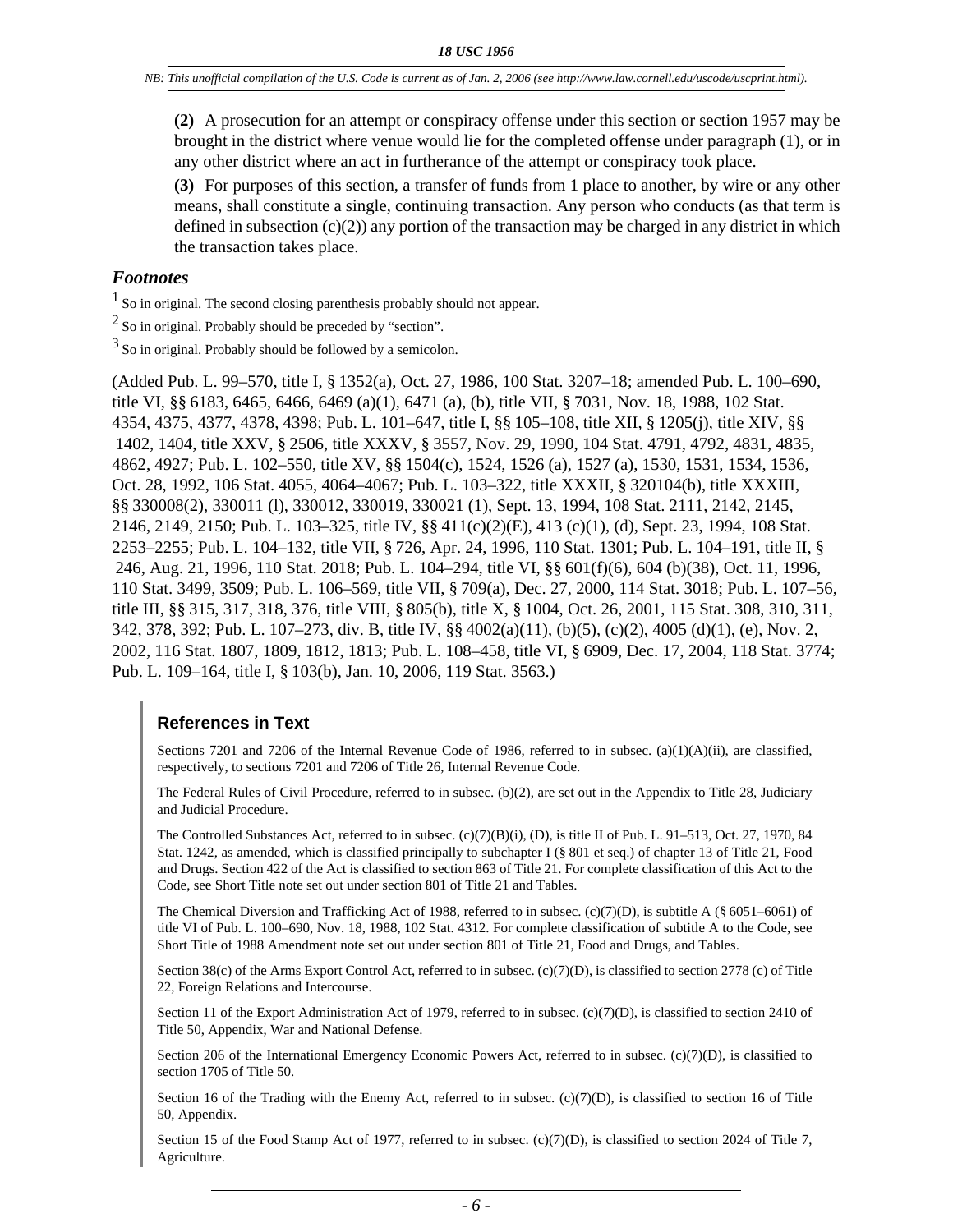Section 543(a)(1) of the Housing Act of 1949, referred to in subsec. (c)(7)(D), is classified to section 1490s (a)(1) of Title 42, The Public Health and Welfare.

The Foreign Agents Registration Act of 1938, referred to in subsec. (c)(7)(D), is act June 8, 1938, ch. 327, 52 Stat. 631, as amended, which is classified generally to subchapter II (§ 611 et seq.) of chapter 11 of Title 22, Foreign Relations and Intercourse. For complete classification of this Act to the Code, see Short Title note set out under section 611 of Title 22 and Tables.

The Foreign Corrupt Practices Act, referred to in subsec. (c)(7)(D), probably means the Foreign Corrupt Practices Act of 1977, title I of Pub. L. 95–213, Dec. 19, 1977, 91 Stat. 1494, as amended, which enacted sections 78dd–1 to 78dd–3 of Title 15, Commerce and Trade, and amended sections 78m and 78ff of Title 15. For complete classification of this Act to the Code, see Short Title of 1977 Amendment note set out under section 78a of Title 15 and Tables.

The Federal Water Pollution Control Act, referred to in subsec. (c)(7)(E), is act June 30, 1948, ch. 758, as amended generally by Pub. L. 92–500, § 2, Oct. 18, 1972, 86 Stat. 816, which is classified generally to chapter 26 (§ 1251 et seq.) of Title 33, Navigation and Navigable Waters. For complete classification of this Act to the Code, see Short Title note set out under section 1251 of Title 33 and Tables.

The Ocean Dumping Act, referred to in subsec.  $(c)(7)(E)$ , probably means title I of the Marine Protection, Research, and Sanctuaries Act of 1972, Pub. L. 92–532, Oct. 23, 1972, 86 Stat. 1053, as amended, which is classified generally to subchapter I (§ 1411 et seq.) of chapter 27 of Title 33. For complete classification of title I to the Code, see Tables.

The Act to Prevent Pollution from Ships, referred to in subsec. (c)(7)(E), is Pub. L. 96–478, Oct. 21, 1980, 94 Stat. 2297, as amended, which is classified principally to chapter 33 (§ 1901 et seq.) of Title 33. For complete classification of this Act to the Code, see Short Title note set out under section 1901 of Title 33 and Tables.

The Safe Drinking Water Act, referred to in subsec. (c)(7)(E), is title XIV of act July 1, 1944, as added Dec. 16, 1974, Pub. L. 93–523, § 2(a), 88 Stat. 1660, as amended, which is classified generally to subchapter XII (§ 300f et seq.) of chapter 6A of Title 42, The Public Health and Welfare. For complete classification of this Act to the Code, see Short Title note set out under section 201 of Title 42 and Tables.

The Resources Conservation and Recovery Act, referred to in subsec. (c)(7)(E), probably means the Resource Conservation and Recovery Act of 1976, Pub. L. 94–580, Oct. 21, 1976, 90 Stat. 2796, as amended, which is classified generally to chapter 82 (§ 6901 et seq.) of Title 42. For complete classification of this Act to the Code, see Short Title of 1976 Amendment note set out under section 6901 of Title 42 and Tables.

## **Amendments**

2006—Subsec. (c)(7)(B)(vii). Pub. L. 109–164 added cl. (vii).

2004—Subsec. (c)(7)(D). Pub. L. 108–458, § 6909(3), struck out "or" after "any felony violation of the Foreign Agents Registration Act of 1938," and substituted ", or section 92 of the Atomic Energy Act of 1954 (42 U.S.C. 2122) (relating to prohibitions governing atomic weapons)" for semicolon at end.

Pub. L. 108–458, § 6909(2), which directed the insertion of "section 2332g (relating to missile systems designed to destroy aircraft), section 2332h (relating to radiological dispersal devices)," after "section 2332 (b) (relating to international terrorist acts transcending national boundaries)," was executed by making the insertion after text which contained the words "section 2332b" rather than "section 2332 (b)", to reflect the probable intent of Congress.

Pub. L. 108–458, § 6909(1), inserted "section 175c (relating to the variola virus)," before "section 215".

2002—Subsec. (c)(6)(B). Pub. L. 107–273, § 4005(d)(1), substituted semicolon for period at end.

Subsec. (c)(7)(B)(ii). Pub. L. 107–273, § 4002(b)(5)(A), realigned margins.

Subsec. (c)(7)(D). Pub. L. 107–273, § 4005(e), repealed Pub. L. 107–56, § 805(b). See 2001 Amendment note below.

Pub. L.  $107-273$ ,  $§$   $4002(c)(2)$ , substituted "services)," for "services),," and "Code," for "Code,".

Pub. L. 107–273, § 4002(b)(5)(B), struck out "or" at end.

Pub. L. 107–273, § 4002(a)(11), made technical corrections to directory language of Pub. L. 104–132, § 726(2). See 1996 Amendment note below.

Subsec. (c)(7)(E). Pub. L. 107–273, § 4002(b)(5)(C), substituted "; or" for period at end.

Subsec. (c)(7)(F). Pub. L. 107-273, § 4002(b)(5)(D), substituted "any" for "Any" and semicolon for period at end.

2001—Subsec. (b). Pub. L. 107–56, § 317, inserted subsec. heading, designated existing provisions as par. (1), inserted heading and inserted ", or section 1957" after "or (a)(3)" in introductory provisions, redesignated former pars. (1) and (2) as subpars. (A) and (B), respectively, of par. (1), realigned margins, and added pars. (2) to (4).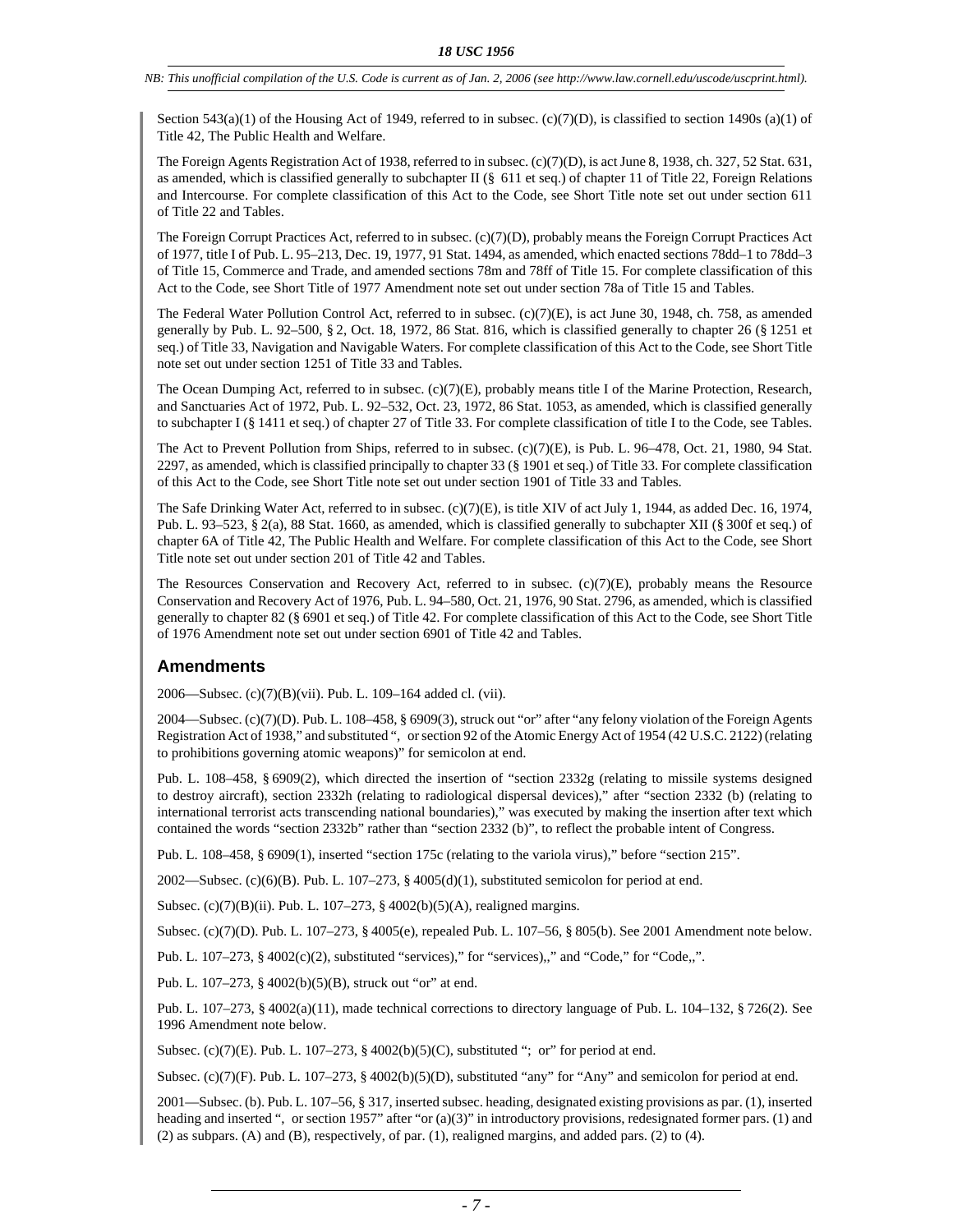Subsec. (c)(6). Pub. L. 107–56, § 318, added par. (6) and struck out former par. (6) which read as follows: "the term 'financial institution' has the definition given that term in section 5312 (a)(2) of title 31, United States Code, or the regulations promulgated thereunder;".

Subsec. (c)(7)(B). Pub. L. 107–56, § 315(1), substituted "destruction of property by means of explosive or fire, or a crime of violence (as defined in section 16)" for "or destruction of property by means of explosive or fire" in cl. (ii), inserted a closing parenthesis after "1978" in cl. (iii), and added cls. (iv) to (vi).

Subsec. (c)(7)(D). Pub. L. 107–56, § 376, inserted "or 2339B" after "2339A". Pub. L. 107–56, § 805(b), which amended subpar. (D) identically, was repealed by Pub. L. 107–273, § 4005(e).

Pub. L. 107–56, § 315(2), inserted "section 541 (relating to goods falsely classified)," before "section 542", "section 922 (l) (relating to the unlawful importation of firearms), section 924 (n) (relating to firearms trafficking)," before "section 956", "section 1030 (relating to computer fraud and abuse)," before "1032", and "any felony violation of the Foreign Agents Registration Act of 1938," before "or any felony violation of the Foreign Corrupt Practices Act".

Subsec. (i). Pub. L. 107–56, § 1004, added subsec. (i).

2000—Subsec. (c)(7)(D). Pub. L. 106–569 inserted "any violation of section 543(a)(1) of the Housing Act of 1949 (relating to equity skimming)," after "coupons having a value of not less than \$5,000,".

1996—Subsec.  $(c)(7)(B)(ii)$ . Pub. L. 104–132, § 726(1), amended cl. (ii) generally. Prior to amendment, cl. (ii) read as follows: "kidnapping, robbery, or extortion; or".

Subsec.  $(c)(7)(B)(iii)$ . Pub. L. 104–294, § 601(f)(6), struck out one closing parenthesis after "1978".

Subsec. (c)(7)(D). Pub. L. 104–294, § 604(b)(38), amended directory language of Pub. L. 103–322, § 320104(b). See 1994 Amendment note below.

Pub. L. 104–132, § 726(2), as amended by Pub. L. 107–273, § 4002(a)(11), inserted "section 32 (relating to the destruction of aircraft), section 37 (relating to violence at international airports), section 115 (relating to influencing, impeding, or retaliating against a Federal official by threatening or injuring a family member)," after "an offense under", "section 351 (relating to congressional or Cabinet officer assassination)," after "section 215 (relating to commissions or gifts for procuring loans),", "section 831 (relating to prohibited transactions involving nuclear materials), section 844 (f) or (i) (relating to destruction by explosives or fire of Government property or property affecting interstate or foreign commerce)," after "798 (relating to espionage),", "section 956 (relating to conspiracy to kill, kidnap, maim, or injure certain property in a foreign country)," after "section 875 (relating to interstate communications),", "section 1111 (relating to murder), section 1114 (relating to murder of United States law enforcement officials), section 1116 (relating to murder of foreign officials, official guests, or internationally protected persons)," after "1032 (relating to concealment of assets from conservator, receiver, or liquidating agent of financial institution),", "section 1361 (relating to willful injury of Government property), section 1363 (relating to destruction of property within the special maritime and territorial jurisdiction)," after "section 1203 (relating to hostage taking),", "section 1751 (relating to Presidential assassination)," after "1708 (theft from the mail),", "section 2280 (relating to violence against maritime navigation), section 2281 (relating to violence against maritime fixed platforms)," after "2114 (relating to bank and postal robbery and theft),", and substituted "section 2320" for "or section 2320" and ", section 2332 (relating to terrorist acts abroad against United States nationals), section 2332a (relating to use of weapons of mass destruction), section 2332b (relating to international terrorist acts transcending national boundaries), or section 2339A (relating to providing material support to terrorists) of this title, section 46502 of title 49, United States Code," for "of this title".

Subsec. (c)(7)(F). Pub. L. 104–191 added subpar. (F).

1994—Subsec. (a)(2). Pub. L. 103–325, § 413(c)(1)(A)(ii), substituted "transfer" for "transfer." in concluding provisions and two times in subpar. (B).

Pub. L. 103–322, § 330019(a)(3), and Pub. L. 103–325, § 413(c)(1)(A)(i), amended par. (2) identically, inserting "not more than" before "\$500,000" in concluding provisions.

Subsec. (b). Pub. L.  $103-325$ ,  $\S$  413(c)(1)(B), inserted "or (a)(3)" after "(a)(1)" and substituted "transfer" for "transfer."

Subsec. (c)(7)(B)(ii). Pub. L. 103–322, § 330021(1), substituted "kidnapping" for "kidnaping".

Subsec. (c)(7)(B)(iii). Pub. L. 103–322, § 330019(a)(1), and Pub. L. 103–325, § 413(c)(1)(C), each amended cl. (iii) by inserting a closing parenthesis after "1978".

Subsec. (c)(7)(D). Pub. L. 103–322, § 330019(b), and Pub. L. 103–325, § 413(c)(1)(D), amended subpar. (D) identically, substituting "section 15 of the Food Stamp Act of 1977" for "section 9(c) of the Food Stamp Act of 1977".

Pub. L. 103–322, § 330011(l), and Pub. L. 103–325, § 413(d), made identical amendments repealing Pub. L. 101–647, § 3557(2)(E). See 1990 Amendment note below.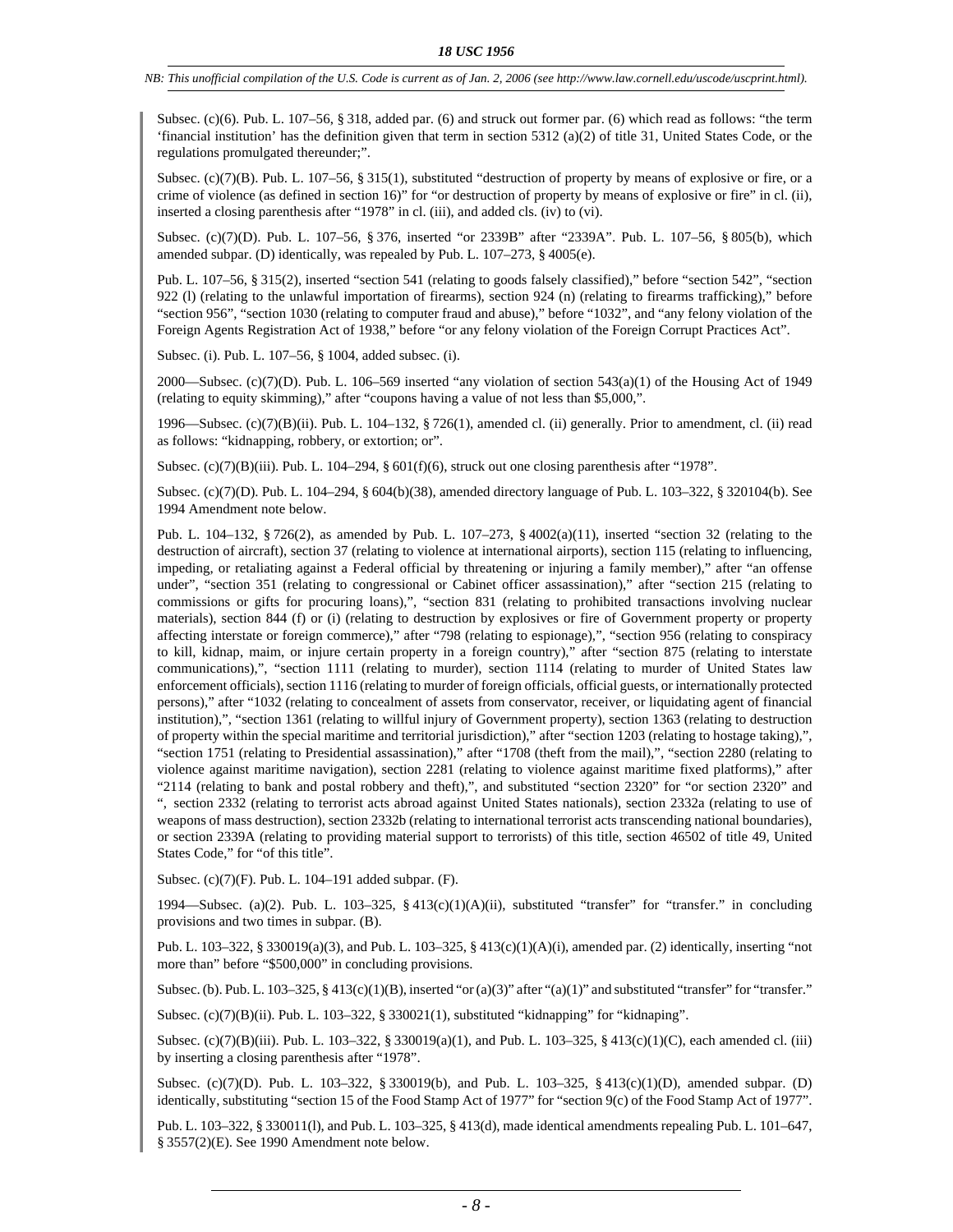Pub. L. 103–322, § 320104(b), as amended by Pub. L. 104–294, § 604(b)(38), substituted "section 2319 (relating to copyright infringement), or section 2320 (relating to trafficking in counterfeit goods and services)," for "or section 2319 (relating to copyright infringement)".

Subsec. (c)(7)(E). Pub. L. 103–322, § 330012, and Pub. L. 103–325, § 413(c)(1)(E), amended subpar. (E) identically, striking out second period at end.

Subsec. (e). Pub. L. 103–322, § 330008(2), and Pub. L. 103–325, § 413(c)(1)(F), amended subsec. (e) identically, substituting "Environmental Protection Agency" for "Evironmental Protection Agency".

Subsec. (g). Pub. L. 103–325, § 411(c)(2)(E), in subsec. (g) relating to notice of conviction of financial institutions, substituted "section 5322 or 5324 of title 31" for "section 5322 of title 31".

Pub. L. 103–322, § 330019(a)(2), and Pub. L. 103–325, § 413(c)(1)(G), made identical amendments redesignating subsec. (g) relating to penalty for money laundering conspiracies as (h).

Subsec. (h). Pub. L. 103–322, § 330019(a)(2), and Pub. L. 103–325, § 413(c)(1)(G), made identical amendments redesignating subsec. (g) relating to penalty for money laundering conspiracies as (h).

1992—Subsec. (a)(2). Pub. L. 102–550, § 1531(a), substituted "transportation, transmission, or transfer." for "transportation" wherever appearing in subpar. (B) and concluding provisions.

Subsec. (a)(3). Pub. L. 102–550, § 1531(b), in concluding provisions, substituted "property represented to be the proceeds" for "property represented by a law enforcement officer to be the proceeds".

Subsec. (b). Pub. L. 102–550, § 1531(a), substituted "transportation, transmission, or transfer." for "transportation" in introductory provisions.

Subsec. (c)(3). Pub. L. 102–550, § 1527(a)(2), inserted "use of a safe deposit box," before "or any other payment".

Subsec. (c)(4)(A). Pub. L. 102–550, § 1527(a)(1), added clause (iii), struck out "which in any way or degree affects interstate or foreign commerce," after "or aircraft," and inserted "which in any way or degree affects interstate or foreign commerce" after "(A) or transaction".

Subsec. (c)(6). Pub. L. 102–550, § 1526(a), substituted "or the regulations" for "and the regulations".

Subsec. (c)(7)(B). Pub. L. 102–550, § 1536, designated part of existing provisions as cl. (i) and added cls. (ii) and (iii).

Subsec. (c)(7)(D). Pub. L. 102–550, §§ 1524, 1534 (1), (2), struck out "1341 (relating to mail fraud) or section 1343 (relating to wire fraud) affecting a financial institution, section 1344 (relating to bank fraud)," after "hostage taking),", inserted "section 1708 (theft from the mail)," before "section 2113", substituted "section 422 of the Controlled Substances Act" for "section 1822 of the Mail Order Drug Paraphernalia Control Act (100 Stat. 3207–51; 21 U.S.C. 857)", and struck out "or" before "section 16".

Pub. L. 102–550, § 1534(3), which directed insertion of ", any felony violation of section 9(c) of the Food Stamp Act of 1977 (relating to food stamp fraud) involving a quantity of coupons having a value of not less than \$5,000, or any felony violation of the Foreign Corrupt Practices Act" before semicolon, was executed by making insertion before semicolon at end to reflect the probable intent of Congress.

Subsec. (g). Pub. L. 102–550, § 1530, added subsec. (g) relating to penalty for money laundering conspiracies.

Pub. L. 102–550, § 1504(c), added subsec. (g) relating to notice of conviction of financial institutions.

1990—Subsec. (a)(2). Pub. L. 101–647, § 108(1), inserted at end "For the purpose of the offense described in subparagraph (B), the defendant's knowledge may be established by proof that a law enforcement officer represented the matter specified in subparagraph (B) as true, and the defendant's subsequent statements or actions indicate that the defendant believed such representations to be true."

Subsec. (a)(3). Pub. L. 101–647, § 108(2), inserted "and paragraph (2)" after "this paragraph" in last sentence.

Subsec. (c)(1). Pub. L. 101–647, § 106, substituted "State, Federal, or foreign" for "State or Federal".

Subsec. (c)(4). Pub. L. 101–647, § 1402, inserted "(A)" before "a transaction" the first place it appears, "(B)" before "a transaction" the second place it appears, "(i)" before "involving" the first place it appears, and "(ii)" before "involving" the second place it appears.

Subsec. (c)(5). Pub. L. 101–647, § 105, amended par. (5) generally. Prior to amendment, par. (5) read as follows: "the term 'monetary instruments' means coin or currency of the United States or of any other country, travelers" checks, personal checks, bank checks, money orders, investment securities in bearer form or otherwise in such form that title thereto passes upon delivery, and negotiable instruments in bearer form or otherwise in such form that title thereto passes upon delivery;".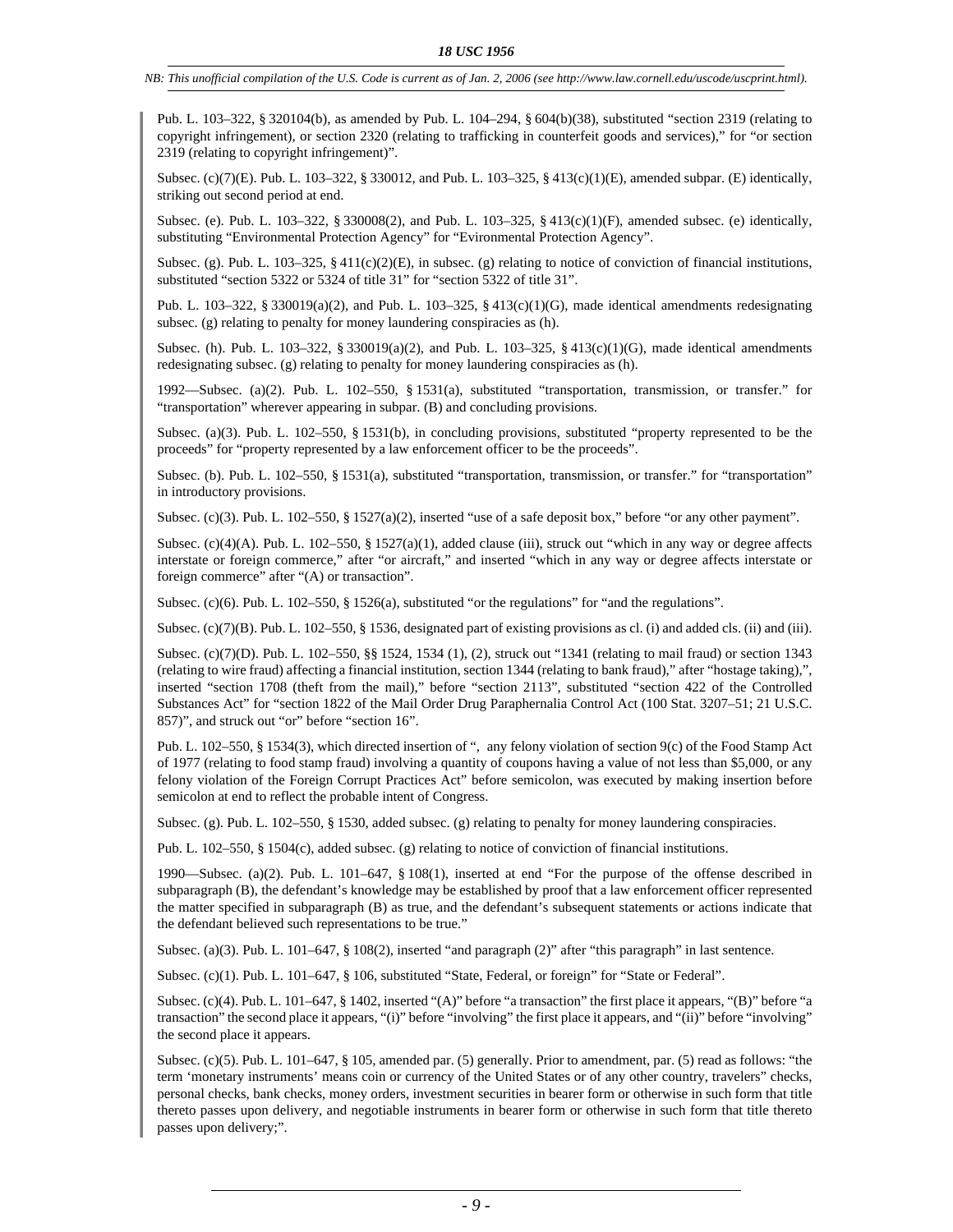Subsec. (c)(7)(A). Pub. L. 101–647, § 3557(1), substituted "subchapter II of chapter 53 of title 31" for "the Currency and Foreign Transactions Reporting Act".

Subsec. (c)(7)(C). Pub. L. 101–647, § 1404(a)(1), struck out "or" at end.

Subsec. (c)(7)(D). Pub. L. 101–647, § 3557(2)(A)–(D), substituted "section 2113" for "or section 2113", substituted "theft), or" for "theft) of this title,", inserted "of this title" after "2319 (relating to copyright infringement)", and substituted "paraphernalia" for "paraphenalia".

Pub. L. 101–647, § 3557(2)(E), which directed the amendment of subpar. (D) by striking the final period, was repealed by Pub. L. 103–322, § 330011(l), and Pub. L. 103–325, § 413(d).

Pub. L. 101–647, § 2506(2), inserted "section 1341 (relating to mail fraud) or section 1343 (relating to wire fraud) affecting a financial institution," after "section 1203 (relating to hostage taking),".

Pub. L. 101–647, § 2506(1), inserted "section 1005 (relating to fraudulent bank entries), 1006 (relating to fraudulent Federal credit institution entries), 1007 (relating to Federal Deposit Insurance transactions), 1014 (relating to fraudulent loan or credit applications), 1032 (relating to concealment of assets from conservator, receiver, or liquidating agent of financial institution)," after "section 875 (relating to interstate communications),".

Pub. L.  $101-647$ ,  $\S$   $1404(a)(2)$ , inserted "; or" after "Trading with the Enemy Act" at end.

Pub. L. 101–647, § 107, substituted "a felony violation of the Chemical Diversion and Trafficking Act of 1988" for "section 310 of the Controlled Substances Act (21 U.S.C. 830)".

Subsec. (c)(7)(E). Pub. L. 101–647, § 1404(a)(2), amended par. (7) by inserting "; or" and subpar. (E) before the period.

Subsec. (c)(8). Pub. L. 101–647, § 1205(j), added par. (8).

Subsec. (e). Pub. L. 101–647, § 1404(b), inserted at end "Violations of this section involving offenses described in paragraph (c)(7)(E) may be investigated by such components of the Department of Justice as the Attorney General may direct, and the National Enforcement Investigations Center of the Evironmental [sic] Protection Agency."

1988—Subsec. (a)(1)(A). Pub. L. 100–690, § 6471(a), amended subpar. (A) generally, designating existing provisions as cl. (i) and adding cl. (ii).

Subsec. (a)(2). Pub. L. 100–690, § 6471(b), substituted "transports, transmits, or transfers, or attempts to transport, transmit, or transfer" for "transports or attempts to transport" in introductory provisions.

Subsec. (a)(3). Pub. L. 100–690, § 6465, added par. (3).

Subsec. (c)(7)(D). Pub. L. 100–690, § 7031, substituted "section 513" for "section 511" and "section 545" for "section 543" and inserted "section 657 (relating to lending, credit, and insurance institutions), section 658 (relating to property mortgaged or pledged to farm credit agencies),".

Pub. L. 100–690, § 6466, inserted "section 542 (relating to entry of goods by means of false statements),", "section 549 (relating to removing goods from Customs custody),", and "section 2319 (relating to copyright infringement), section 310 of the Controlled Substances Act (21 U.S.C. 830) (relating to precursor and essential chemicals), section 590 of the Tariff Act of 1930 (19 U.S.C. 1590) (relating to aviation smuggling), section 1822 of the Mail Order Drug Paraphernalia Control Act (100 Stat. 3207-51; 21 U.S.C. 857) (relating to transportation of drug paraphenalia [sic]),".

Pub. L. 100–690, § 6183, substituted "section 38 (c) (relating to criminal violations) of the Arms Export Control Act, section 11 (relating to violations) of the Export Administration Act of 1979, section 206 (relating to penalties) of the International Emergency Economic Powers Act, or section 16 (relating to offenses and punishment) of the Trading with the Enemy Act." for "section 38 of the Arms Export Control Act (22 U.S.C. 2778), section 2 (relating to criminal penalties) of the Export Administration Act of 1979 (50 App. U.S.C. 2401), section 203 (relating to criminal sanctions) of the International Emergency Economic Powers Act (50 U.S.C. 1702), or section 3 (relating to criminal violations) of the Trading with the Enemy Act (50 App. U.S.C. 3)".

Subsec. (e). Pub. L. 100–690, § 6469(a)(1), substituted "and, with respect to offenses over which the United States Postal Service has jurisdiction, by the Postal Service. Such authority of the Secretary of the Treasury and the Postal Service shall be exercised in accordance with an agreement which shall be entered into by the Secretary of the Treasury, the Postal Service, and the Attorney General." for ". Such authority of the Secretary of the Treasury shall be exercised in accordance with an agreement which shall be entered into by the Secretary of the Treasury and the Attorney General."

## **Effective Date of 2002 Amendment**

Pub. L. 107–273, div. B, title IV, § 4002(a)(11), Nov. 2, 2002, 116 Stat. 1807, provided that the amendment made by section 4002 (a)(11) is effective Apr. 24, 1996.